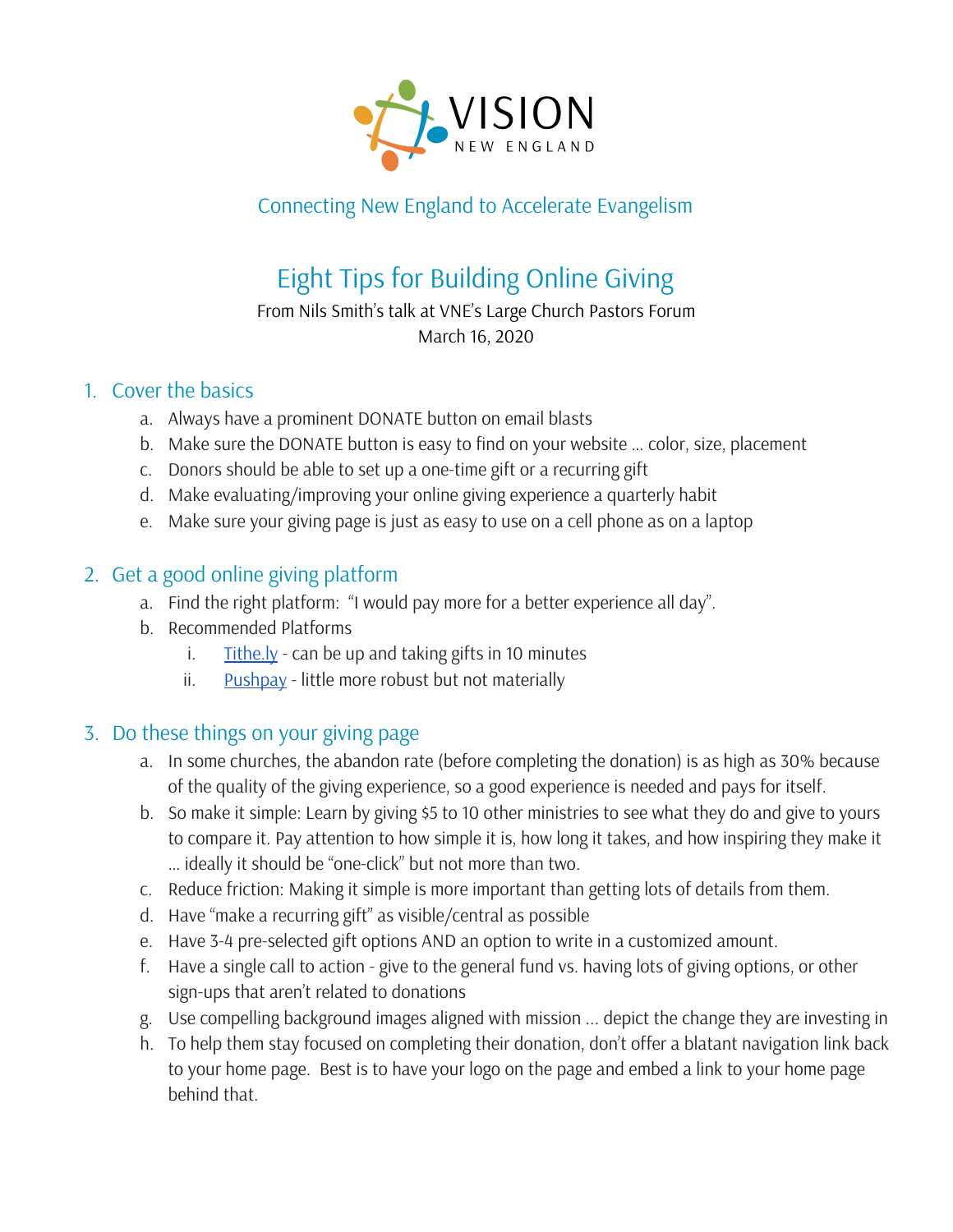

## Connecting New England to Accelerate Evangelism

- i. Address anxiety by including a link to your privacy policy on your donation page.
- j. If you are ECFA certified, display the emblem on your page.

#### 4. Build a great acknowledgement page

- a. A personalized thank you: set up the system to use their first name
- b. Use a background graphic that gives a visual of the impact of the donation.
- c. Provide opportunities on THIS page for them to take a next step: "What next?" Sign up to volunteer, join a small group, etc.

#### 5. Push for online giving during live-streamed services

- a. Give two invitations to give in each service: one just before the pastor's sermon that motivates them to give -- that's when participants are going to be most attentive - with a quick reminder where to give at the end.
- b. Make it simple by pointing them to the church's website to give.
- 6. Focus on developing a mobile-responsive website instead of a church app
	- a. People are typically using no more than six apps regularly … build a good web site and you don't need a mobile site that requires a lot of money and work without much value.
	- b. The idea that "if we build an app, they will use it" is no longer true.

#### 7. Invest in a quality church database as giving infrastructure

- a. Recommended platforms
	- i. Church Community Builder
	- ii. Rock
	- iii. Planning Center
- b. Your database is like the foundation of a house
	- i. You don't want to replace your house's foundation every two years
	- ii. Church database should be thought of as a 10-year commitment, so do your homework
	- iii. Giving platforms are starting to integrate with database systems
		- 1. Tithe.ly
		- 2. Church Community Builder with PushPay
		- 3. Planning Center
		- 4. Blackbaud